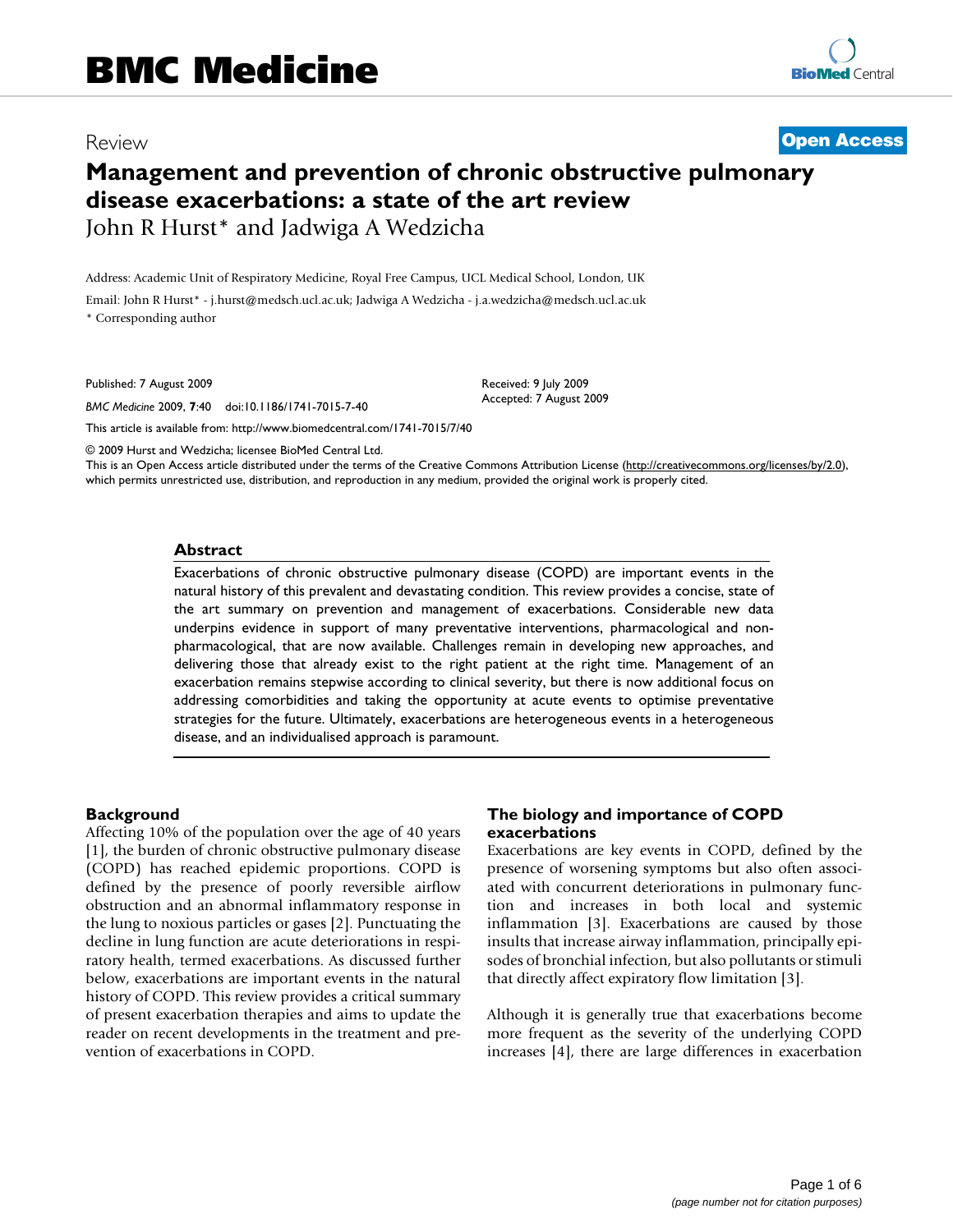incidence rates ('exacerbation frequency') between individual patients, and patients susceptible to more frequent exacerbations ('frequent exacerbators') appear to be a distinct phenotype susceptible to a more rapid decline in lung function [\[5,](#page-4-4)[6\]](#page-4-5), poorer quality of life [\[7\]](#page-4-6) and increased mortality [[8](#page-4-7)]. They are therefore a particularly important group to target for the exacerbation prevention strategies that are described below. There is emerging evidence to suggest that a proportion of patients with milder COPD may be susceptible to frequent exacerbations [[9](#page-4-8)].

Exacerbations are very heterogeneous events ranging from no more than troublesome increases in respiratory symptoms to life-threatening episodes of respiratory failure. A typical community-treated exacerbation in a patient with moderately severe COPD has a short prodrome and a median symptom duration of 7 days, though some are considerably longer and a proportion of patients may never completely return to their pre-exacerbation baseline [[10](#page-4-9)]. Exacerbations in more severe disease commonly require hospitalisation, and they are a much more common cause of emergency hospital admission than, for example, exacerbations of asthma [[4](#page-4-3)]. Therefore, in addition to significant personal detriment to the patient, exacerbations of COPD demand a considerable portion of healthcare expenditure. Moreover, with an ageing population and relatively greater reductions in mortality from other prevalent diseases (notably cardiovascular disease) the burden of exacerbations continues to rise [\[1\]](#page-4-0).

# **Exacerbation diagnosis and treatment**

Exacerbations of COPD remain a clinical diagnosis of exclusion, and it is necessary to consider (and, where appropriate, rule out) other causes of increased breathlessness in patients with COPD presenting with symptom deteriorations [\[11](#page-4-10)]. Conditions mimicking exacerbations include pneumonia, pneumothorax, pulmonary embolus and cardiac failure. Diagnosis of exacerbation therefore requires appropriate clinical assessment and may need further investigation with, for example, chest radiography.

The principles of exacerbation therapy have not changed greatly since the widespread introduction in the 1990s of non-invasive ventilation in preference to doxapram for the treatment of hypercapnoea at exacerbation of COPD. Therapies at exacerbation may be divided into those thought to have a disease-modifying effect, and those aiming to support respiratory function until disease-modifying therapies have had sufficient time to act.

Exacerbation therapy is administered stepwise according to the clinical severity of presentation, and a general scheme is presented in Figure [1](#page-2-0). It is important to note that disentangling the concept of exacerbation severity from the severity of the underlying COPD is almost impossible: a patient needing intubation and ventilation

at exacerbation may have milder disease with a greater acute deterioration, or more severe underlying disease and a trivial insult.

The mainstay of therapy at exacerbation remains an increase in the dose and frequency of short-acting  $\beta_2$  agonist and anticholinergic bronchodilators, and systemic corticosteroids for exacerbations not responding to this intervention alone. Antibiotics are generally added for exacerbations associated with a change in the characteristics of expectorated sputum. Oxygen with or without ventilatory support is necessary in the presence of respiratory failure, and often indicates the need for hospitalisation. Theophyllines are sometimes added in patients responding poorly to other therapies. Many national and international guidelines exist [[12,](#page-4-11)[13\]](#page-4-12).

Reviewing data from the original trials of these commonly prescribed therapies challenges our rationale for their use. Many exacerbations in the seminal study of antibiotics versus placebo improved in the placebo arm anyway [\[14](#page-4-13)], and the value of antibiotics has recently been further questioned in a systematic review in this journal [\[15](#page-4-14)]. There certainly appears to be no additional benefit from antibiotic courses lasting longer than 5 days compared to shorter regimes [\[16\]](#page-4-15). The major benefit of systemic corticosteroids is in increasing the rate of recovery of lung function, rather than more important endpoints such as mortality [\[17](#page-4-16)]. Indeed, there is evidence of relative corticosteroid resistance in COPD [[18](#page-4-17)]. Whilst acknowledging the methodological limitations of such approaches, metaanalyses are available reporting summarised benefits at exacerbation for short-acting bronchodilators [\[19](#page-4-18)], systemic corticosteroids [[20\]](#page-5-0), antibiotics [[21\]](#page-5-1), theophyllines [[22](#page-5-2)] and non-invasive ventilation (NIV) [\[23](#page-5-3)]. NIV has now all but replaced respiratory stimulants such as doxapram in the management of exacerbations with acute hypercapnoeic respiratory failure, and meta-analyses of NIV have documented a mortality benefit from such therapy over standard care [[23\]](#page-5-3). However, NIV is not a replacement for endotracheal intubation and ventilation where this is necessary through severity or contraindication to NIV. Whilst the decision to intubate and ventilate a patient with COPD can be complex, outcomes in COPD are no worse than in patients with respiratory failure due to other causes [[24\]](#page-5-4) and any remaining therapeutic nihilism in this area should be challenged.

There is continuing interest in novel models of care including 'hospital at home'. Most data suggest that for selected patients such schemes are safe, and often preferred by patients [\[25](#page-5-5)], but that they are not necessarily more cost effective than traditional approaches.

Whilst pulmonary rehabilitation has an important role in preventing hospitalisations in COPD (discussed below),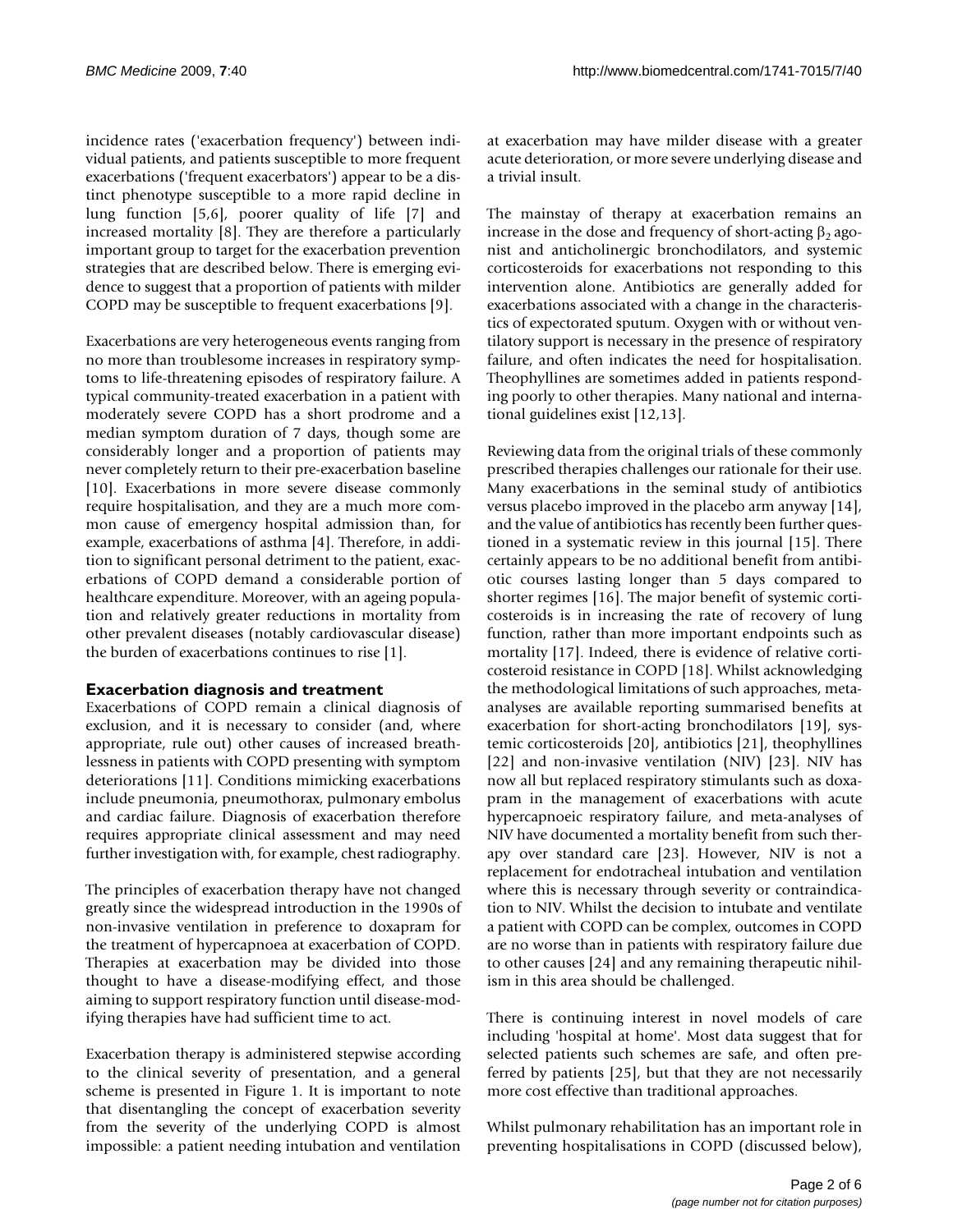<span id="page-2-0"></span>

# Figure 1

**General scheme for management of a chronic obstructive pulmonary disease (COPD) exacerbation**. Therapy is added stepwise according to the severity of the presentation. Mild exacerbations may respond to an increase in the dose and/or frequency of inhaled bronchodilators alone. Exacerbations not responding to this require systemic corticosteroids, with the addition of antibiotics if there has been a change in the character of expectorated sputum. Additional interventions such as theophylline may be required where the clinical response is still incomplete. Oxygen and/or ventilatory support may be necessary at any stage in the presence of new or established respiratory failure. Exacerbation management should also include an assessment and management of comorbidities, and the opportunity should be taken to optimise long-term therapies to reduce the risk of future exacerbations.

the concept of 'early rehabilitation' commenced during an acute exacerbation has not been definitively associated with improved outcomes. These results from a recent randomised controlled trial [\[26\]](#page-5-6) contrast with those from an earlier meta-analysis of six smaller studies [\[27\]](#page-5-7).

Intriguingly, further new data has suggested that treatment provided at a first exacerbation may affect the timing of second events. The addition of antibiotics to steroids, for example, has been associated with a reduced risk of subsequent recurrent exacerbation [[28](#page-5-8)]. Indeed, it is now recognised that exacerbations are not random events, but rather cluster together in time such that in the period immediately following a first exacerbation there is increased risk of a second [\[29](#page-5-9)].

Future developments might be expected to include the validation of biomarkers to provide information on exacerbation aetiology and novel drugs, particularly antiviral agents and alternative anti-inflammatory agents to corticosteroids. Use of procalcitonin to inform on the likelihood of bacterial aetiology has been shown to safely reduce the use of antibiotics at exacerbation [[30\]](#page-5-10), but this concept is now complicated by the data referred to above suggesting that antibiotic treatment at one exacerbation may affect the timing of subsequent events [\[28](#page-5-8)]. It is also important to remark that the presence of bacteria in sputum at exacerbation does not imply that the organism is causative, and sputum bacterial colonisation is a frequent consequence of advancing COPD severity [[31\]](#page-5-11).

A final aspect of exacerbation therapy is data demonstrating that access to early treatment speeds exacerbation recovery [\[32](#page-5-12)] and this has led to many patients receiving 'emergency' courses of treatment to keep at home. However, data to specifically support self-management strategies (which requires self-diagnosis) are absent [[33,](#page-5-13)[34](#page-5-14)].

# **Exacerbation prevention**

In contrast to treatment of acute events, recent years have seen publication of landmark trials in COPD which inform on exacerbation prevention and we now have a wide range of options available, both pharmacological and non-pharmacological, to reduce exacerbation frequency. These are listed in Table [1](#page-2-1), which also includes interventions known to reduce COPD hospitalisation (a closely related concept). Perhaps the greatest remaining challenge is to establish which patient will benefit from which combination of approaches, though there is still the need for novel interventions as current approaches are incompletely effective.

# **Recent trials**

Although it has been known for some time that the three main classes of inhaled medication in COPD (corticosteroids, and long-acting anticholinergic and  $\beta_2$  agonist bronchodilatiors) all reduce exacerbation frequency, there is compelling new data with regard to these drugs.

The TORCH trial (for 'TOwards a Revolution in COPD Health') [[35](#page-5-15)] was published in 2007 and compared placebo, salmeterol, fluticasone and salmeterol-fluticasone (SFC) against a primary end point of all cause mortality. A total of 6,112 patients formed the efficacy population and the study duration was 3 years. Mortality data was carefully collected. The study supports the concept that combination treatment with SFC may reduce mortality,

<span id="page-2-1"></span>**Table 1: Interventions known to reduce exacerbation frequency or frequency of hospitalisation in chronic obstructive pulmonary disease (COPD)**

| Pharmacological                | Non-pharmacological                  |
|--------------------------------|--------------------------------------|
| Long-acting $\beta_2$ agonists | Pulmonary rehabilitation             |
| Long-acting anticholinergics   | Lung volume reduction surgery        |
| Inhaled corticosteroids        | Long-term oxygen therapy             |
| <b>Mucolytics</b>              | Domiciliary non-invasive ventilation |
| Erythromycin (macrolide)       | Influenza vaccination                |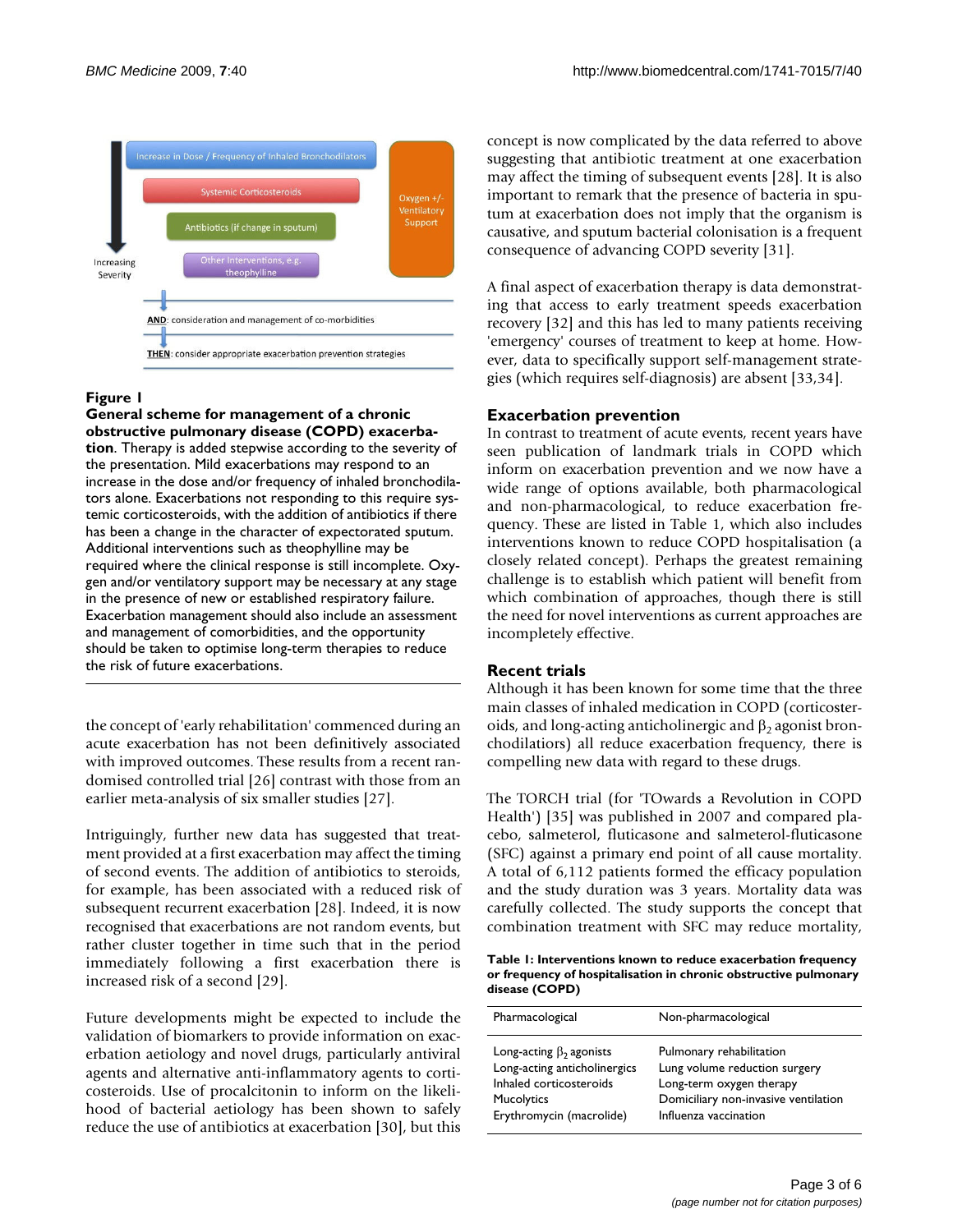but at  $P = 0.052$  this just failed to achieve conventional statistical significance. Secondary outcomes included exacerbations and, supporting multiple earlier studies, there was evidence that all three active arms reduced exacerbations compared to placebo, with combination (SFC) treatment significantly better than either component alone. The annual rate of moderate and severe exacerbations in the placebo group was 1.13 per year, compared to 0.97 for salmeterol, 0.93 for fluticasone and 0.85 in patients receiving SFC. Like the subsequent trials described below, there was a significant preferential drop out rate from the placebo arm, complicating analysis, but which also represents a useful efficacy signal.

The Understanding Potential Long-term Impacts on Function with Tiotropium (UPLIFT) trial [\[36](#page-5-16)] was published in 2008 and compared the addition of tiotropium or placebo to current therapies with a primary end point of lung function decline. A total of 5,993 patients were randomised and the study duration was 4 years. The primary end point was negative, and once again the secondary endpoints included exacerbations. The addition of tiotropium resulted in a significant reduction in exacerbation frequency (0.73 per year tiotropium vs. 0.85 per year placebo,  $P < 0.001$ ), which is important given that many patients were already taking combined inhaled corticosteroids with long-acting  $\beta_2$  agonists.

The latter 'triple combination' approach is common in advanced COPD, and the only study to specifically examine this to date has been the Canadian OPTIMAL study [[37](#page-5-17)]. This randomised 449 patients on tiotropium to additional placebo, salmeterol or SFC and had a 1-year duration. There was not a reduction in the primary endpoint of exacerbations in patients on tiotropium plus other therapy compared to tiotropium alone. These results are in keeping with a recent network meta-analysis published in this journal [[38\]](#page-5-18). However, hospitalisations due to severe exacerbations were reduced in the group receiving tiotropium and SFC compared to tiotropium alone. Once again, patients on placebo were more likely to drop out. These data therefore question the 'triple combination' approach, at least with respect to the prevention of exacerbations and raise the concerning possibility of a ceiling effect for exacerbation preventative strategies.

The only head-to-head comparison of tiotropium versus SFC has been the Investigating New Standards for Prophylaxis In Reduction of Exacerbations (INSPIRE) study [[39](#page-5-19)]. This randomised 1,323 patients to salmeterol-fluticasone or tiotropium over 2 years. Both treatments, as expected, reduced exacerbation frequency, and to a similar degree (to 1.28 per year for SFC and 1.32 per year for tiotropium, with a ratio of rates of 0.97 (95% CI 0.84 to 1.12)). Intriguingly however, the remaining exacerbations

appeared to differ in phenotype depending on which drug the patient was taking: patients on SFC were more likely to need antibiotics at exacerbation whilst patients on tiotropium were more likely to require steroids. Which patients benefit most from which drug remains to be clarified. Perhaps a more important decision, which also remains to be adequately addressed, is which strategy to employ first in patients with milder disease.

# **Other strategies**

Inhaled corticosteroids in combination with long-acting  $\beta_2$  agonists, and long-acting anticholinergics are the principal pharmacological approaches to exacerbation reduction in COPD at present. Whilst combination corticosteroid and long-acting  $\beta_2$  agonist therapy is recommended in both asthma and COPD, it is interesting to note that it is the inhaled corticosteroid that has had safety concerns in COPD, compared to the long-acting  $\beta_2$  agonist component in asthma [[40\]](#page-5-20). There is also evidence that mucolytics such as carbocisteine may be effective, especially in patients not taking inhaled corticosteroids [[41](#page-5-21)]. Macrolide antibiotics have additional anti-inflammatory action and a recent single-centre, double-blind randomised trial of erythromycin 250 mg twice a day over 1 year reported a 35% reduction in exacerbations [\[42](#page-5-22)]. Further confirmatory trials are ongoing. Other trials of prophylactic antibiotics are generally older [[43\]](#page-5-23), and there are ongoing concerns about the development of antibiotic resistance. Nevertheless, new strategies for the use of antibiotics are being studied such as intermittent or 'pulsed' therapy. As exacerbations are associated with additional inflammation, the effect of corticosteroids and macrolides in reducing exacerbations is perhaps to be expected. However, this would not explain the beneficial effect of 'pure bronchodilator' drugs such as tiotropium. It seems likely that a reduction in hyperinflation can also reduce exacerbation frequency (though tiotropium also has effects on mucus rheology).

New developments include ultra-long-acting (once daily)  $\beta_2$  agonists and corticosteroids, and bronchodilators which possess both antimuscarinic and  $\beta_2$  agonist activity. New classes of drugs are in development too, though none have yet been demonstrated to have an effect on exacerbation frequency.

Depression and anxiety are common in COPD [\[44](#page-5-24)], and likely also affect symptom perception and therefore exacerbation presentation. It is therefore important to detect and treat comorbid psychological conditions in COPD, though a specific effect on exacerbation reduction has not been documented.

Non-pharmacological approaches include influenza vaccination [[45\]](#page-5-25) and the recognised benefit in reducing hos-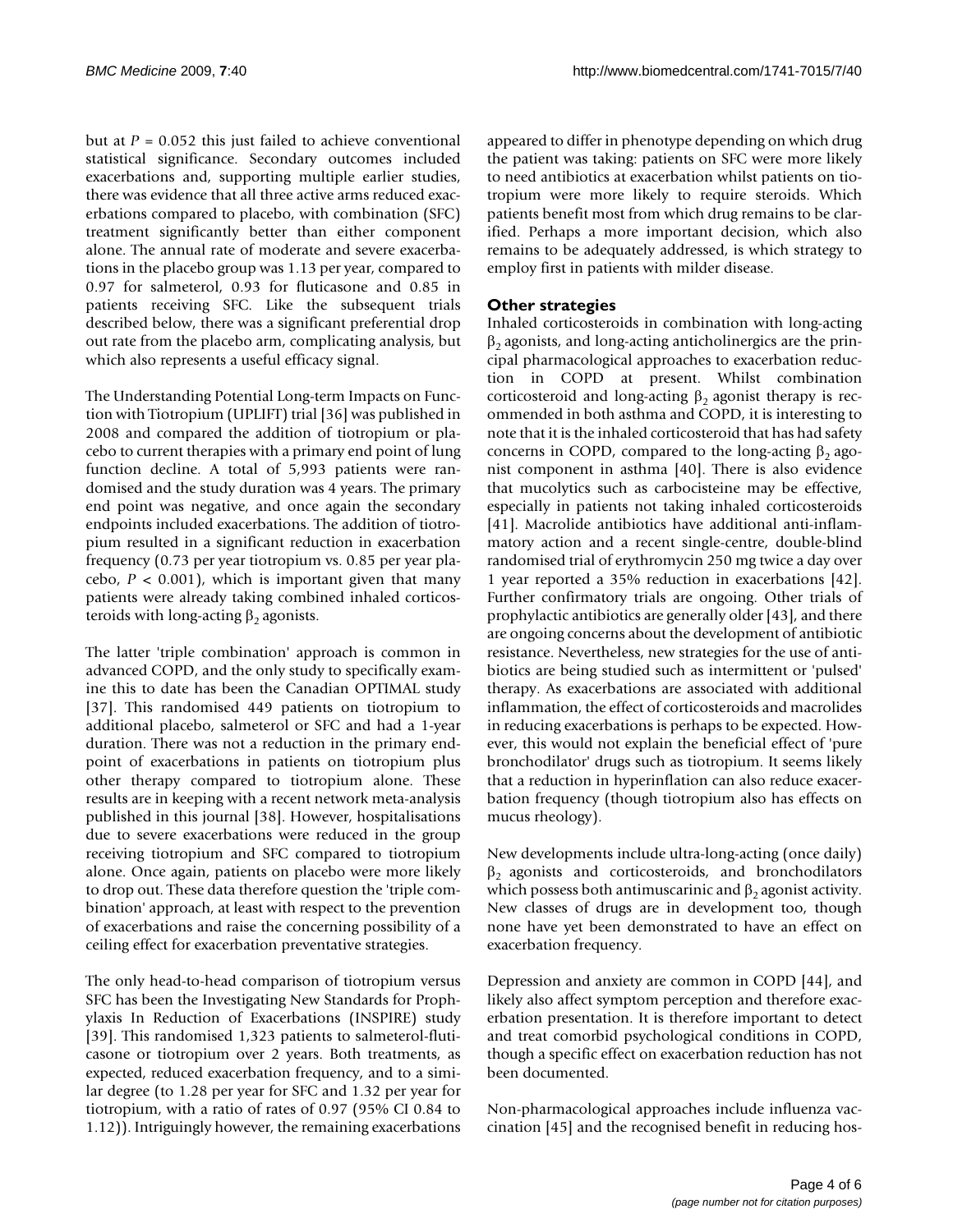pitalisation of group, multiprofessional exercise and educational programmes (pulmonary rehabilitation) [[46](#page-5-26)]. These programmes appear greater than the sum of their parts, and benefit from peer support. The finding that lung volume reduction surgery (LVRS; an approach in severe disease with heterogeneous distribution) reduced exacerbation frequency was perhaps unexpected [\[47\]](#page-5-27) and this may also reflect the benefits of reducing hyperinflation. Criteria for long-term oxygen therapy (LTOT) are well established, and LTOT is one of the few interventions proven to have a mortality benefit in COPD [[48](#page-5-28)[,49](#page-5-29)]. Whilst a specific effect of oxygen on reducing exacerbations has not been demonstrated, there is evidence that underuse of LTOT where indicated results in increased hospital admissions [[50\]](#page-5-30). A recent study has suggested that domiciliary NIV for COPD patients with hypercapnoeic respiratory failure may improve survival [\[51](#page-5-31)], but robust data in this field with regard to exacerbations also remain to be produced.

#### **Conclusion**

Exacerbations are important events in COPD. Management of the acute event remains dependent on inhaled short-acting bronchodilators, oral corticosteroids and antibiotics, with or without oxygen and ventilatory support. Comorbidities should be addressed. Given the importance of these events, effective care should also include deployment of strategies, both pharmacological and non-pharmacological, to reduce future exacerbations. Although new approaches are in development, a major current challenge is to understand which strategies to use in which patients at which stage of their disease. COPD exacerbations are heterogeneous events occurring in a heterogeneous disease and there is no 'one size fits all' approach to COPD exacerbation management and prevention.

# **Abbreviations**

COPD: chronic obstructive pulmonary disease; LTOT: long-term oxygen therapy; LVRS: lung volume reduction surgery; NIV: non-invasive ventilation; SFC: salmeterolfluticasone.

# **Competing interests**

JRH has received honoraria for attending advisory boards from Astra-Zeneca and Chiesi, and financial assistance to attend meetings from Astra-Zeneca, Boehringer-Ingelheim and GlaxoSmithKline. JAW has received honoraria for lectures or attending advisory boards from Astra-Zeneca, Bayer, Boehringer-Ingelheim, Chiesi, Glaxo-SmithKline, Novartis and Pfizer and has current research grant support from Astra-Zeneca and GlaxoSmithKline.

#### **Authors' contributions**

The first draft was written by JRH; the manuscript was then revised and edited by JRH and JAW.

#### **References**

- <span id="page-4-0"></span>1. Mannino DM, Buist AS: **[Global burden of COPD: risk factors,](http://www.ncbi.nlm.nih.gov/entrez/query.fcgi?cmd=Retrieve&db=PubMed&dopt=Abstract&list_uids=17765526) [prevalence, and future trends.](http://www.ncbi.nlm.nih.gov/entrez/query.fcgi?cmd=Retrieve&db=PubMed&dopt=Abstract&list_uids=17765526)** *Lancet* 2007, **370:**765-773.
- <span id="page-4-1"></span>2. **Global Initiative for Chronic Obstructive Lung Disease: Global Strategy for the Diagnosis, Management and Prevention of Chronic Obstructive Lung Disease Updated 2007** [\[http://](http://www.goldcopd.com/Guidelineitem.asp?l1=2&l2=1&intId=989) [www.goldcopd.com/Guidelineitem.asp?l1=2&l2=1&intId=989\]](http://www.goldcopd.com/Guidelineitem.asp?l1=2&l2=1&intId=989)
- <span id="page-4-2"></span>3. Hurst JR, Wedzicha JA: **[The biology of a chronic obstructive pul](http://www.ncbi.nlm.nih.gov/entrez/query.fcgi?cmd=Retrieve&db=PubMed&dopt=Abstract&list_uids=17720041)[monary disease exacerbation.](http://www.ncbi.nlm.nih.gov/entrez/query.fcgi?cmd=Retrieve&db=PubMed&dopt=Abstract&list_uids=17720041)** *Clin Chest Med* 2007, **28:**525-536.
- <span id="page-4-3"></span>4. Donaldson GC, Wedzicha JA: **[COPD exacerbations. 1: Epidemi](http://www.ncbi.nlm.nih.gov/entrez/query.fcgi?cmd=Retrieve&db=PubMed&dopt=Abstract&list_uids=16443707)[ology.](http://www.ncbi.nlm.nih.gov/entrez/query.fcgi?cmd=Retrieve&db=PubMed&dopt=Abstract&list_uids=16443707)** *Thorax* 2006, **61:**164-168.
- <span id="page-4-4"></span>5. Kanner RE, Anthonisen NR, Connett JE: **Lower respiratory ill**nesses promote FEV<sub>1</sub> [decline in current smokers but not ex](http://www.ncbi.nlm.nih.gov/entrez/query.fcgi?cmd=Retrieve&db=PubMed&dopt=Abstract&list_uids=11500333)**[smokers with mild chronic obstructive pulmonary disease.](http://www.ncbi.nlm.nih.gov/entrez/query.fcgi?cmd=Retrieve&db=PubMed&dopt=Abstract&list_uids=11500333)** *Am J Respir Crit Care Med* 2001, **164:**358-364.
- <span id="page-4-5"></span>6. Donaldson GC, Seemungal TAR, Bhowmik A, Wedzicha JA: **[Rela](http://www.ncbi.nlm.nih.gov/entrez/query.fcgi?cmd=Retrieve&db=PubMed&dopt=Abstract&list_uids=12324669)[tionship between exacerbation frequency and lung function](http://www.ncbi.nlm.nih.gov/entrez/query.fcgi?cmd=Retrieve&db=PubMed&dopt=Abstract&list_uids=12324669) [decline in chronic obstructive pulmonary disease.](http://www.ncbi.nlm.nih.gov/entrez/query.fcgi?cmd=Retrieve&db=PubMed&dopt=Abstract&list_uids=12324669)** *Thorax* 2002, **57:**847-852.
- <span id="page-4-6"></span>7. Seemungal TA, Donaldson GC, Paul EA, Bestall JC, Jeffries DJ, Wedzicha JA: **[Effect of exacerbation on quality of life in patients](http://www.ncbi.nlm.nih.gov/entrez/query.fcgi?cmd=Retrieve&db=PubMed&dopt=Abstract&list_uids=9603117) [with chronic obstructive pulmonary disease.](http://www.ncbi.nlm.nih.gov/entrez/query.fcgi?cmd=Retrieve&db=PubMed&dopt=Abstract&list_uids=9603117)** *Am J Respir Crit Care Med* 1998, **157:**1418-1422.
- <span id="page-4-7"></span>8. Soler-Cataluña JJ, Martínez-García MA, Román Sánchez P, Salcedo E, Navarro M, Ochando R: **[Severe acute exacerbations and mor](http://www.ncbi.nlm.nih.gov/entrez/query.fcgi?cmd=Retrieve&db=PubMed&dopt=Abstract&list_uids=16055622)[tality in patients with chronic obstructive pulmonary dis](http://www.ncbi.nlm.nih.gov/entrez/query.fcgi?cmd=Retrieve&db=PubMed&dopt=Abstract&list_uids=16055622)[ease.](http://www.ncbi.nlm.nih.gov/entrez/query.fcgi?cmd=Retrieve&db=PubMed&dopt=Abstract&list_uids=16055622)** *Thorax* 2005, **60:**925-931.
- <span id="page-4-8"></span>9. Anzueto A, Wedzicha JA, Hurst JR, Vestbo J, Yates J, Tal-Singer R, Miller D: **Diagnosis of COPD exacerbations and their distribution based on GOLD severity stages.** *Am J Respir Crit Care Med* 2009, **179:**A1527.
- <span id="page-4-9"></span>10. Seemungal TA, Donaldson GC, Bhowmik A, Jeffries DJ, Wedzicha JA: **[Time course and recovery of exacerbations in patients with](http://www.ncbi.nlm.nih.gov/entrez/query.fcgi?cmd=Retrieve&db=PubMed&dopt=Abstract&list_uids=10806163) [chronic obstructive pulmonary disease.](http://www.ncbi.nlm.nih.gov/entrez/query.fcgi?cmd=Retrieve&db=PubMed&dopt=Abstract&list_uids=10806163)** *Am J Respir Crit Care Med* 2000, **161:**1608-1613.
- <span id="page-4-10"></span>11. Hurst JR, Wedzicha JA: **[What is \(and what is not\) an exacerba](http://www.ncbi.nlm.nih.gov/entrez/query.fcgi?cmd=Retrieve&db=PubMed&dopt=Abstract&list_uids=17329557)[tion of COPD: thoughts from the new GOLD guidelines.](http://www.ncbi.nlm.nih.gov/entrez/query.fcgi?cmd=Retrieve&db=PubMed&dopt=Abstract&list_uids=17329557)** *Thorax* 2007, **62:**198-199.
- <span id="page-4-11"></span>12. National Institute for Clinical Excellence (NICE): **Chronic obstructive pulmonary disease: national clinical guideline for management of chronic obstructive pulmonary disease in adults in primary and secondary care.** *Thorax* 2004:59.
- <span id="page-4-12"></span>13. Celli BR, MacNee W, ATS/ERS Task Force: **[Standards for the diag](http://www.ncbi.nlm.nih.gov/entrez/query.fcgi?cmd=Retrieve&db=PubMed&dopt=Abstract&list_uids=15219010)[nosis and treatment of patients with COPD: a summary of](http://www.ncbi.nlm.nih.gov/entrez/query.fcgi?cmd=Retrieve&db=PubMed&dopt=Abstract&list_uids=15219010) [the ATS/ERS position paper.](http://www.ncbi.nlm.nih.gov/entrez/query.fcgi?cmd=Retrieve&db=PubMed&dopt=Abstract&list_uids=15219010)** *Eur Respir J* 2004, **23:**932-946.
- <span id="page-4-13"></span>14. Anthonisen NR, Manfreda J, Warren CP, Hershfield ES, Harding GK, Nelson NA: **[Antibiotic therapy in exacerbations of chronic](http://www.ncbi.nlm.nih.gov/entrez/query.fcgi?cmd=Retrieve&db=PubMed&dopt=Abstract&list_uids=3492164) [obstructive pulmonary disease.](http://www.ncbi.nlm.nih.gov/entrez/query.fcgi?cmd=Retrieve&db=PubMed&dopt=Abstract&list_uids=3492164)** *Ann Intern Med* 1987, **106:**196-204.
- <span id="page-4-14"></span>15. Puhan MA, Vollenweider D, Steurer J, Bossuyt PM, Ter Riet G: **[Where is the supporting evidence for treating mild to mod](http://www.ncbi.nlm.nih.gov/entrez/query.fcgi?cmd=Retrieve&db=PubMed&dopt=Abstract&list_uids=18847478)erate chronic obstructive pulmonary disease exacerbations [with antibiotics? A systematic review.](http://www.ncbi.nlm.nih.gov/entrez/query.fcgi?cmd=Retrieve&db=PubMed&dopt=Abstract&list_uids=18847478)** *BMC Med* 2008, **6:**28.
- <span id="page-4-15"></span>16. El Moussaoui R, Roede BM, Speelman P, Bresser P, Prins JM, Bossuyt PM: **[Short-course antibiotic treatment in acute exacerba](http://www.ncbi.nlm.nih.gov/entrez/query.fcgi?cmd=Retrieve&db=PubMed&dopt=Abstract&list_uids=18234905)[tions of chronic bronchitis and COPD: a meta-analysis of](http://www.ncbi.nlm.nih.gov/entrez/query.fcgi?cmd=Retrieve&db=PubMed&dopt=Abstract&list_uids=18234905) [double-blind studies.](http://www.ncbi.nlm.nih.gov/entrez/query.fcgi?cmd=Retrieve&db=PubMed&dopt=Abstract&list_uids=18234905)** *Thorax* 2008, **63:**415-422.
- <span id="page-4-16"></span>17. Davies L, Angus RM, Calverley PM: **[Oral corticosteroids in](http://www.ncbi.nlm.nih.gov/entrez/query.fcgi?cmd=Retrieve&db=PubMed&dopt=Abstract&list_uids=10465169) [patients admitted to hospital with exacerbations of chronic](http://www.ncbi.nlm.nih.gov/entrez/query.fcgi?cmd=Retrieve&db=PubMed&dopt=Abstract&list_uids=10465169) obstructive pulmonary disease: a prospective randomised [controlled trial.](http://www.ncbi.nlm.nih.gov/entrez/query.fcgi?cmd=Retrieve&db=PubMed&dopt=Abstract&list_uids=10465169)** *Lancet* 1999, **354:**456-460.
- <span id="page-4-17"></span>18. Barnes PJ, Adcock IM: **[Glucocorticoid resistance in inflamma](http://www.ncbi.nlm.nih.gov/entrez/query.fcgi?cmd=Retrieve&db=PubMed&dopt=Abstract&list_uids=19482216)[tory diseases.](http://www.ncbi.nlm.nih.gov/entrez/query.fcgi?cmd=Retrieve&db=PubMed&dopt=Abstract&list_uids=19482216)** *Lancet* 2009, **373:**1905-1917.
- <span id="page-4-18"></span>19. McCrory DC, Brown CD: **Anticholinergic bronchodilators versus beta2-sympathomimetic agents for acute exacerbations of chronic obstructive pulmonary disease.** *Cochrane Database Syst Rev* 2003, **1:**CD003900.